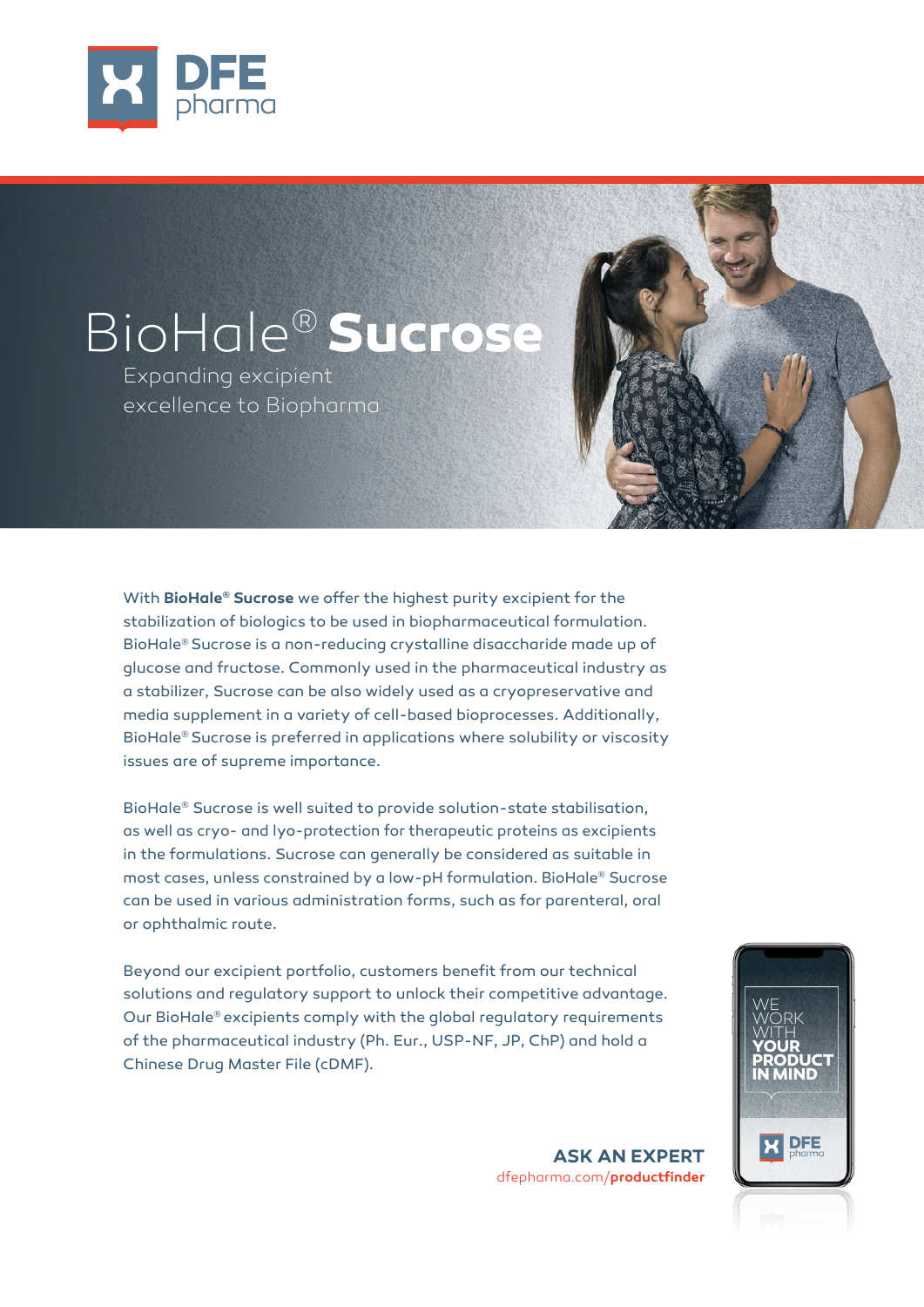# BioHale® **Sucrose**

### Benefits



#### Stabilizing agent

BioHale® Sucrose is a non-reducing sugar and does not react with amino acids or proteins, inhibiting the Maillard reaction. The high stabilization effect of Sucrose is mainly attributed to two theories: The vitrification theory (kinetic stability) and the water replacement theory (thermodynamic stability). The vitrification theory refers to immobilisation of biologics in a matrix of amorphous Sucrose, whereas the water replacement theory refers to the formation of hydrogen bonds between the hydroxyl group of the Sucrose and the polar groups of the biologic drug.

#### Cryo- and lyoprotectant

BioHale® Sucrose, a high purity disaccharide excipient, protects the biologic drugs from the freeze related (cryoprotectant) and drying related (lyoprotectant) stresses.

This makes BioHale® Sucrose particularly suitable in the stabilization process of today's biologics.

### Facts

#### Product data

- Description: White, or almost white, crystalline powder, or lustrous, colorless or white, or almost white, crystals
- Source: Plant derived, isolated from sugar beet
- Molecular Formula: C12H22O11
- Molecular Weight: 342.30 g/mol
- CAS Number: 57-50-1
- $T<sub>g</sub>: ~61^{\circ}C$

#### Product specification

| Endotoxin                   | $\leq$ 0.25 EU/q         |
|-----------------------------|--------------------------|
| <b>Heavy Metals</b>         | $\leq$ 5 ppm             |
| <b>Elemental Impurities</b> | Complies with ICH $Q_7D$ |
| <b>Total Impurities</b>     | $\leq 2.0\%$             |
| Reducing sugars             | $\leq$ 0.07%             |

#### Quality

- High purity, low endotoxin grade
- **Manufactured in The Netherlands**
- FDA audited and state-of-the-art cGMP facility
- Multi-compendial quality, complies with Ph. Eur., USP-NF, JP, ChP
- Chinese DMF available

#### Packaging sizes

- 1kg (HDPE container) with PE inner liner
- 20kg (HPDE drum) with PE inner liner



#### *Figure 1: Structural formula of Sucrose The utility and function are driven by its unique chemical and physical properties, especially in aqueous solutions. It provides tonicity, stabilisation, cryo-preservation and protection during lyophilisation.*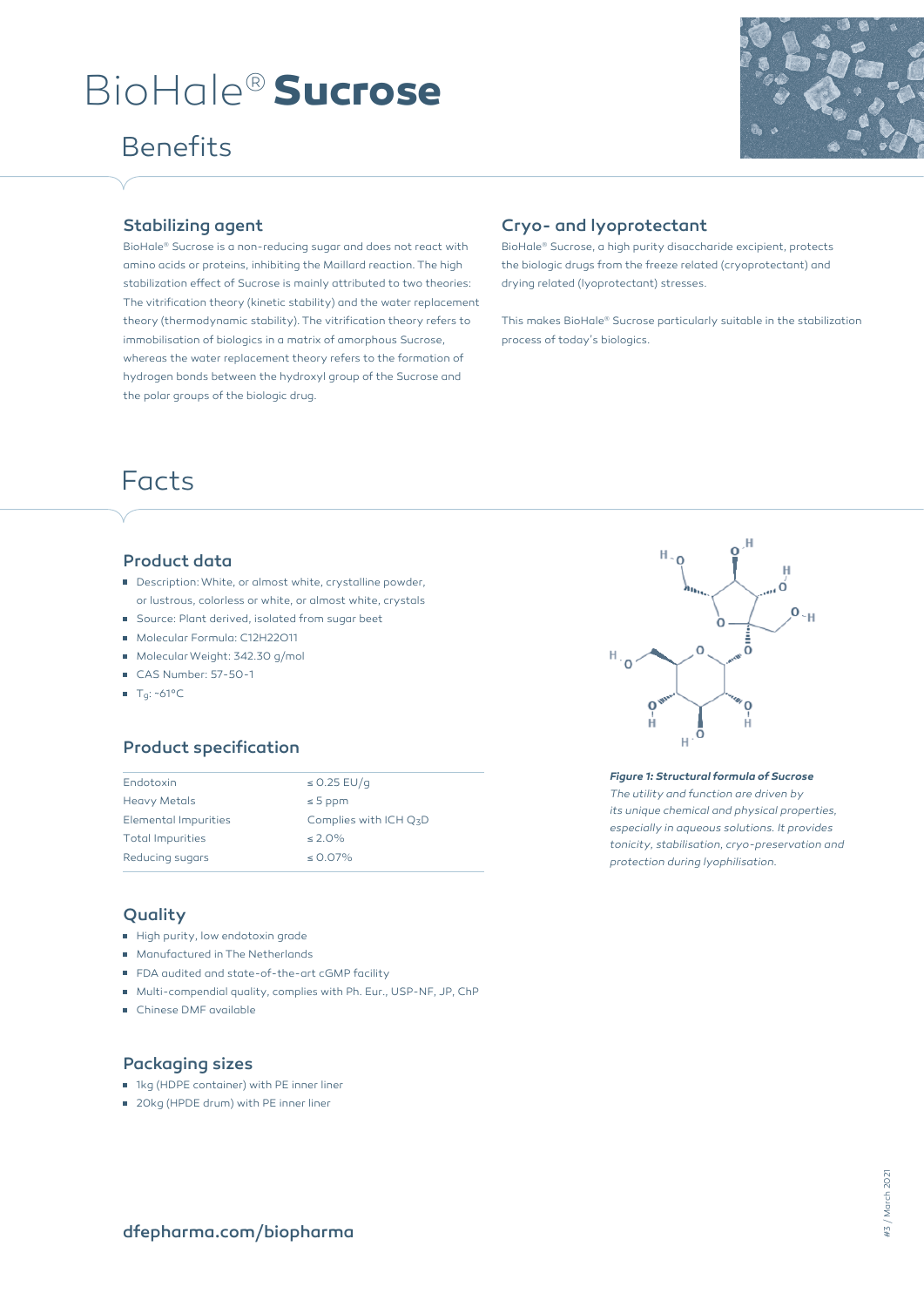

# YOUR **EXCIPIENTS FOR BIOLOGICS**

As a leader in the field of excipients, DFE Pharma offers pharmaceutical industry the most optimal solution for the development of their drug. Being a partner for pharmaceutical companies since many decades, DFE Pharma provides a wide range of functional excipients for oral solid dose, inhalation and biopharmaceutical applications. Together we contribute to the development of efficacious medicine by broadening our excipient excellence to biopharma.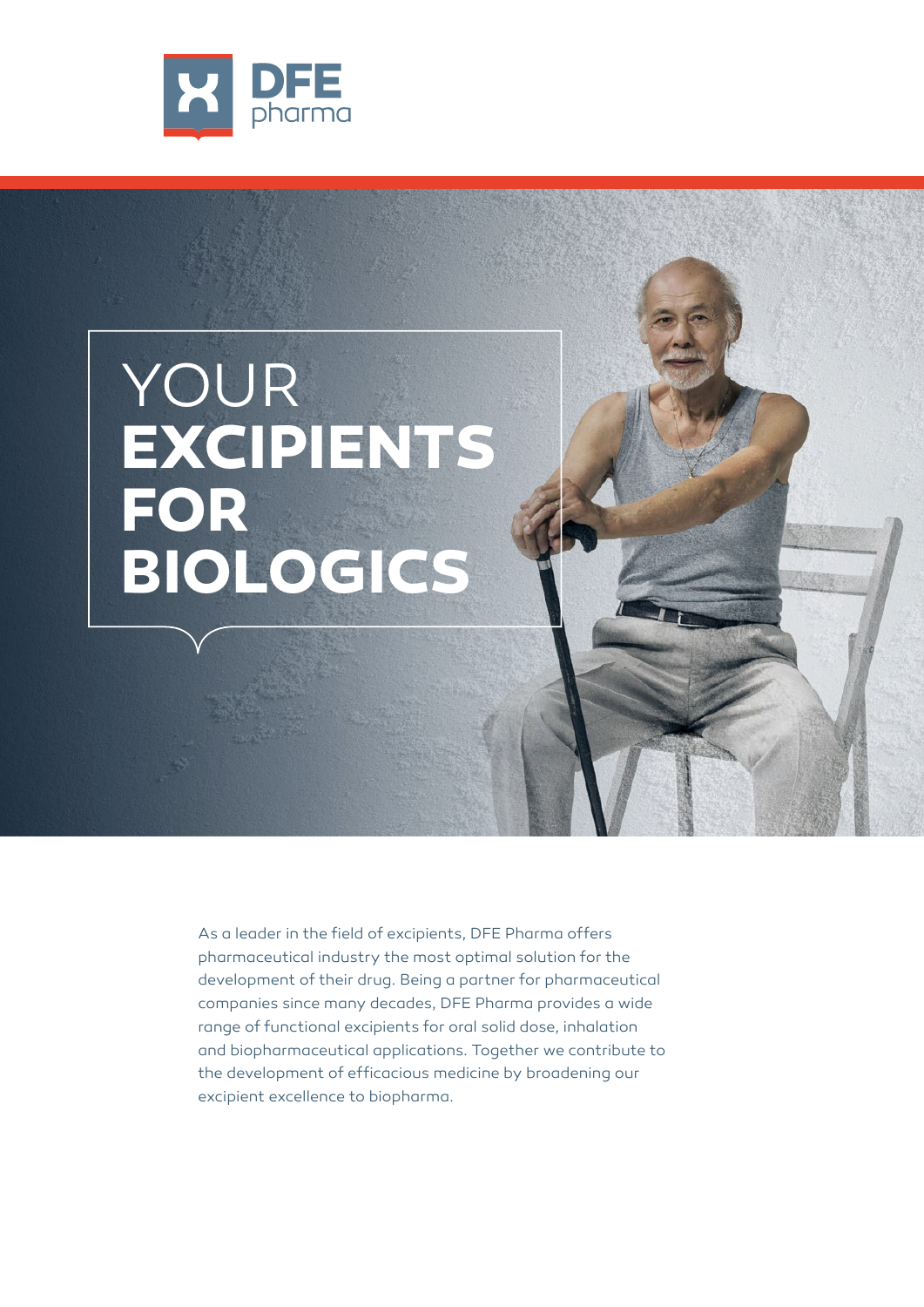## **We are DFE Pharma**

We are DFE Pharma: the global leader in excipient solutions.

We develop, produce and supply functional excipients for use in biopharmaceutical, inhalation and as a supplier of complete solutions

ceutical companies around the world, collaborating in original research, supporting their go to market strategies and fine-tuning medicines deliver exactly the right makes us more than just a supplier. industry in helping people around the world live healthier lives.

We have spent more than 100 is not just a word but a deep,

Our customers respect us for expertise and hands-on market support. We work with your future in mind: today, tomorrow and

binders (Lactose, Microcrystalline superdisintegrants (Croscarmellose carriers for inhalation (Lactose) and excipients for biologics

**DFE Pharma, in pursuit of excipient excellence.**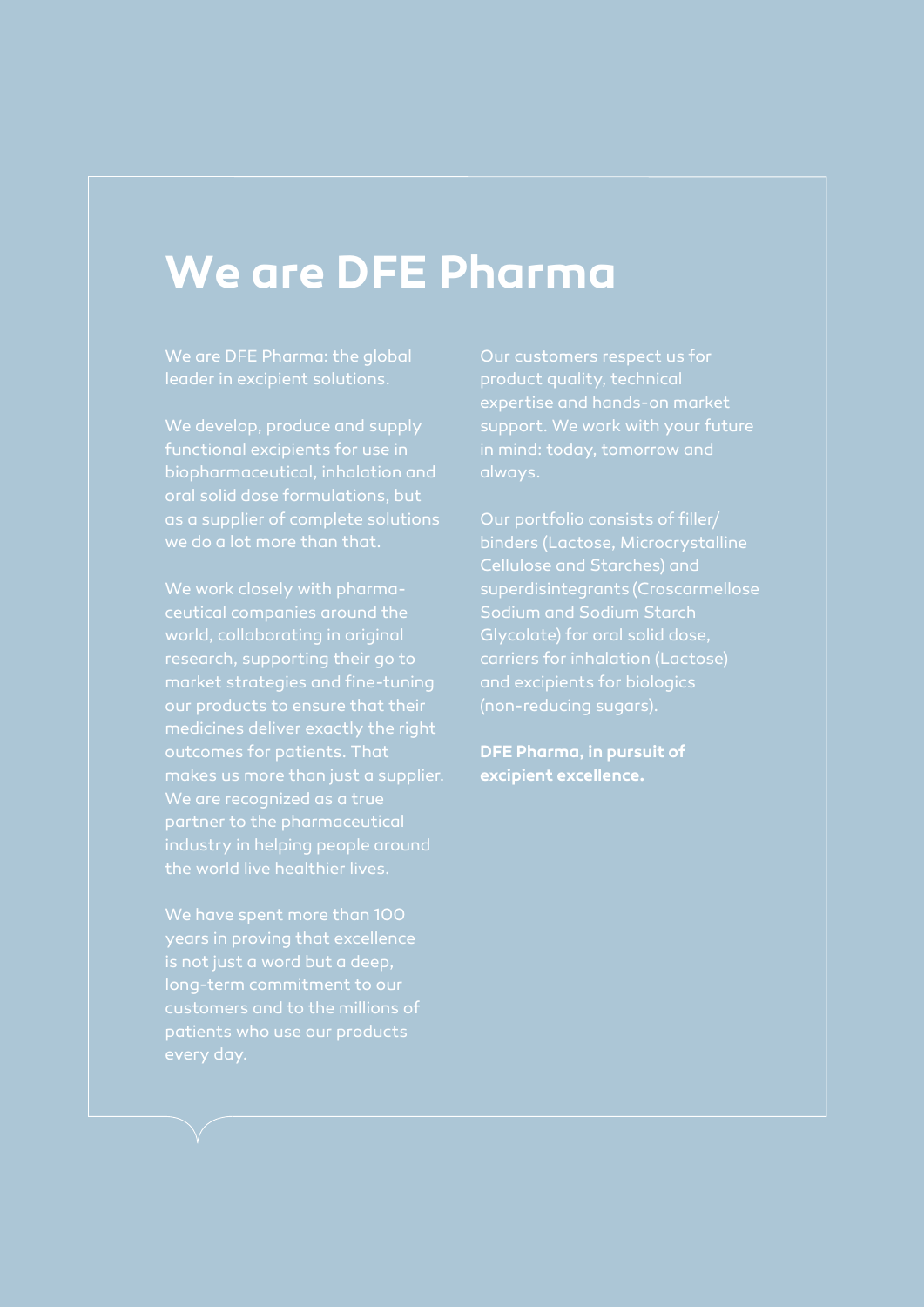## **Your excipients for biologics**  by DFE Pharma

Recent developments in the field of biologics provide unique therapy options for many of the world's most challenging diseases. Biologics offer distinct advantages over small molecules, however are far more complex to develop and manufacture. To collaborate with a reliable excipient partner is crucial to de-risk the formulation challenges as well as development timelines. As a trusted solution provider and development partner, we are committed to support our customers in the formulation process for efficacious delivery of biologics.

#### **Enabling your success with our unique center of excellence**

With BioHale®, our new excipient portfolio for biologics, we offer the highest purity excipients to be used in formulation. Beyond our portfolio, customers benefit from our technical solutions. We help our customers to choose the right excipients for stabilization of biologics. In addition, DFE Pharma also ensures a robust supply chain and security in supply to unlock your competitive advantage.



#### **Uncompromised quality with BioHale®**

By making use of the best available technologies in state-of-the-art cGMP manufacturing, DFE Pharma ensures highest purity of excipients. Our excipients comply with the global regulatory requirements of the pharmaceutical industry (Ph. Eur., USP-NF, JP, ChP). The BioHale® portfolio consists of a range of non-reducing sugars enabling stable formulations.

#### **Supply Chain security**

Valued as a true excipient partner, DFE Pharma is uniquely positioned in its ability to deliver the bestin-class excipients across the various dosage forms such as for oral solid, inhalation or parenteral application – a comprehensive excipient portfolio available for your convenience. Customers trust us for our long history of providing reliable security of supply.

#### **Technical solution provider**

In addition to serving product and service excellence, DFE Pharma provides the full benefits of profound technical know-how and application knowledge for our customers. We are highly rated by

our customers for our technical expertise and formulation support. With the combination of the right BioHale® excipients, we support you to create biological medicine allowing fast time-to-market for your products.

Together we can create best solutions for your therapeutic actives in helping people lead healthier lives.